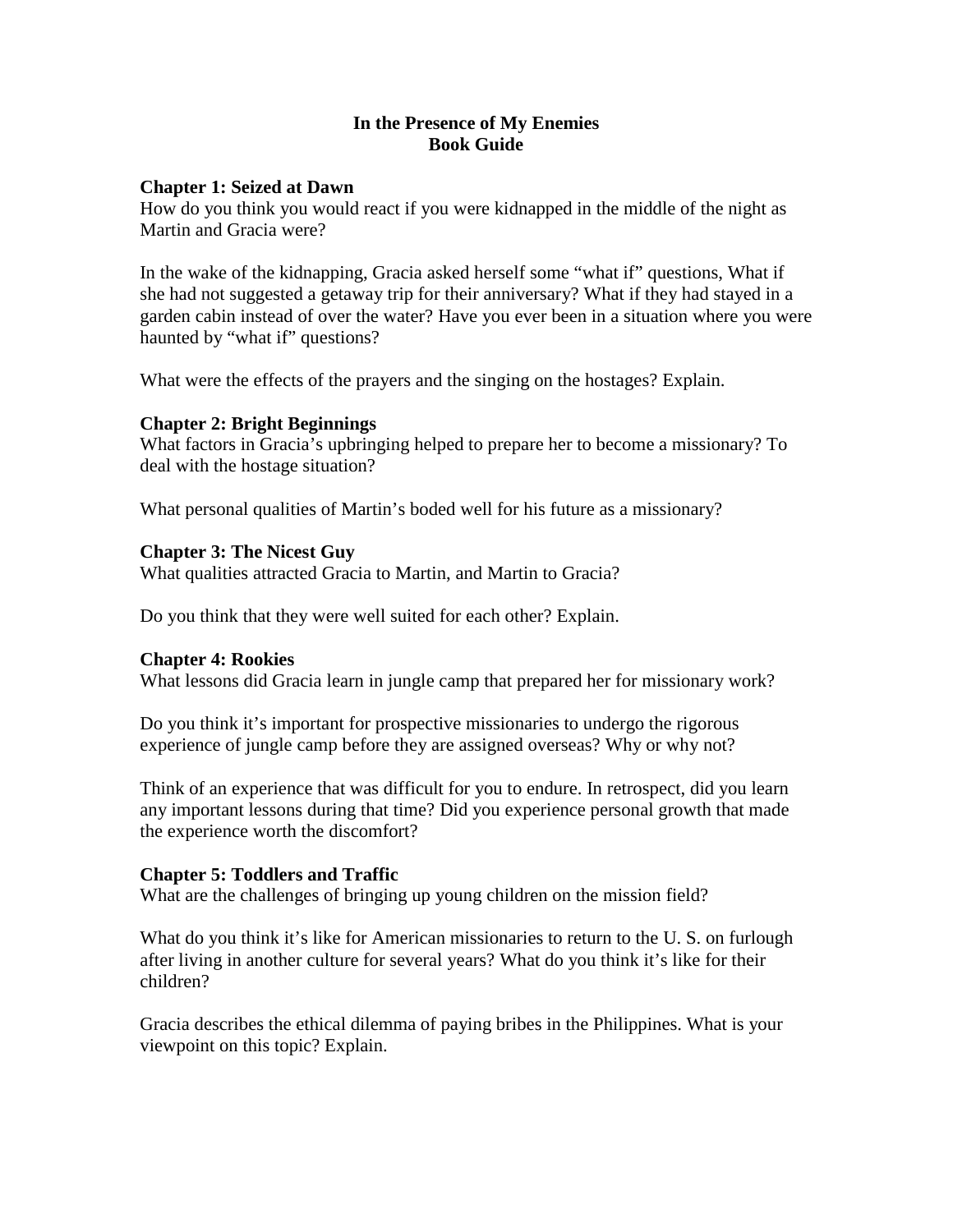#### **Chapter 6: The Perils of Palawan**

What do you think a tradition like Thanksgiving dinner means to a missionary who is far from home?

What are some of the challenges for people of different backgrounds and beliefs living in tight quarters? What kinds of behaviors ease the conflicts? What exacerbates them?

## **Chapter 7: Hospital of Horror**

At what point did the hostages, in Gracia's eyes, stoop to the level of their captors?

Do you think there is ever a point at which self-preservation justifies violating moral standards? Explain.

## **Chapter 8: The Threat**

Why were Martin and Guillermo considered to be the captors' "prime bargaining chips"? Were they truly worth more than the other hostages?

Why were the captives fearful of being spotted by the Philippine armed forces instead of confident they could trust them as potential rescuers?

Describe some of the ways that God came through to provide for the Burnhams, even in small ways, during this time. Reflect on how they learned to take nothing—not even the smallest kindness or simplest provision—for granted.

# **Chapter 9: Left Behind**

What was the significance of Martin's many talks with Guillermo about his need to accept Christ?

Discuss the captors' inconsistent moral code; for example, their refusal to let unmarried men and women sleep near each other, while taking single women for themselves. What are some ways that each of us can avoid hypocrisy as we seek to live out our faith?

# **Chapter 10: Surrounded**

Describe Stockholm Syndrome as defined near the beginning of this chapter. Why do you think this happens in kidnapping situations?

Why had Martin and Gracia come to the Philippines in the first place? Were they able to carry out any of this work while they were captive, even in small ways?

# **Chapter 11: A Song for the Jungle**

The hostages experienced great joy at receiving letters from home. What is the importance of a letter to a person in this type of situation?

Gracia describes her own crisis of faith. Have you ever been angry with God? If so, what was the outcome? What turned Gracia's crisis around?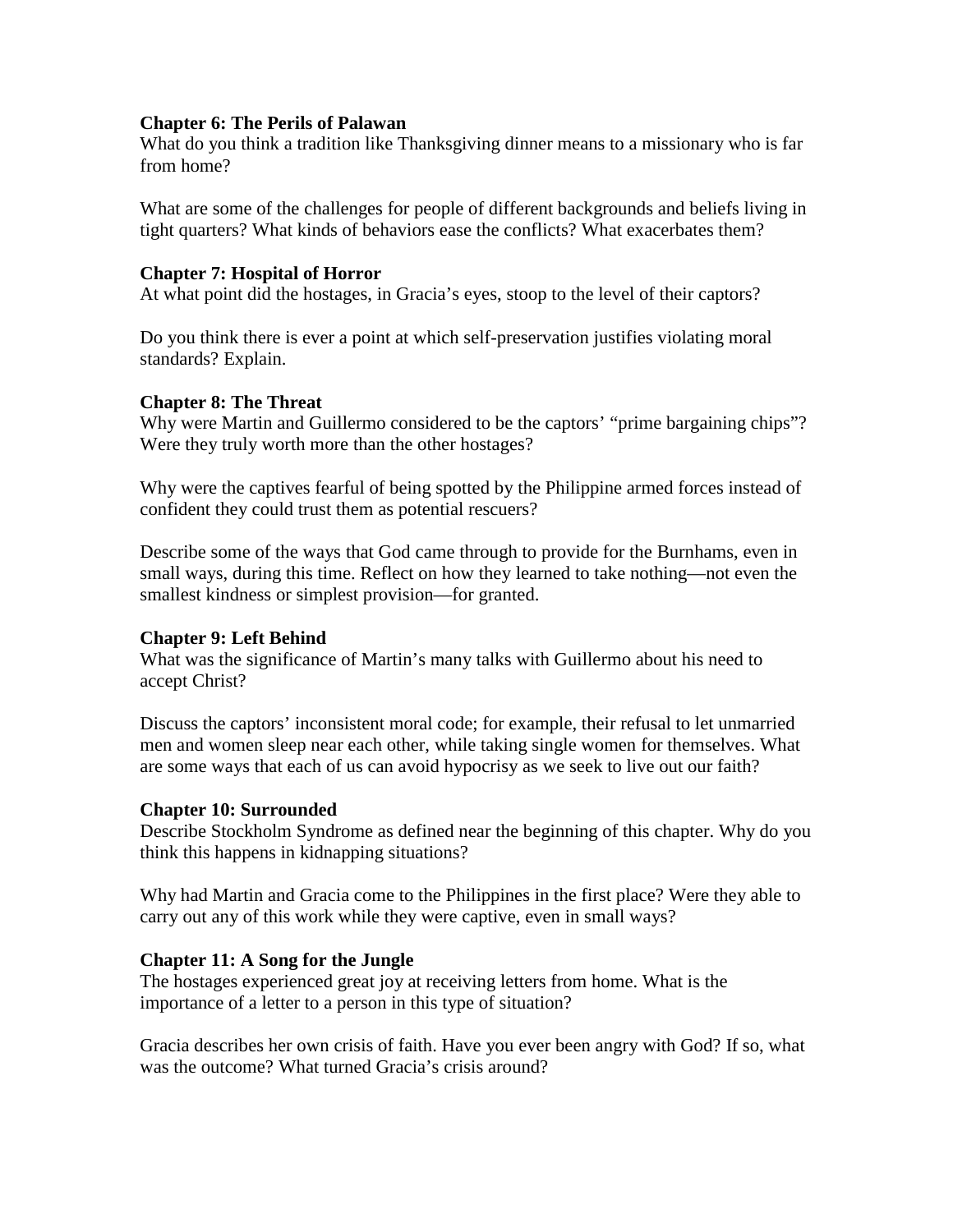### **Chapter 12: Justice or Mercy?**

Describe some of the differences between Islam and Christianity, as discussed by Solaiman and Martin—particularly each religion's teachings on justice and mercy.

Were you surprised to learn that the Burnhams had been praying for their captors every day? Would you have been able to do that if you were in their shoes? Why or why not?

## **Chapter 13: September 11**

What was the usual Abu Sayyaf response to death? How does it differ from the Christian response?

What was the Abu Sayyaf reaction to the events of September 11, 2001? Why? How did these events increase the kidnapping to a global, rather than local, incident?

## **Chapter 14: Wedding Time**

Why was it important for Gracia to block her emotions? Do you think that this helped her to survive the ordeal?

What did Gracia do to remind herself of the promises of God? How does this reinforce that Scripture memory is more than just an exercise for Christians?

## **Chapter 15: The Package**

Gracia writes, "Human nature seems to find ways to justify its wrongdoing, to move ahead with what serves its self-interests, and then to figure out an explanation so it doesn't sound so bad." Do you agree? Can you think of any examples from your own experience where this was true?

Why did Martin and Gracia share their box of treats with the others? What do you think this action said to their captors?

### **Chapter 16: Silent Nights**

What made Christmas good for the Burnhams? Do you think Gracia will ever think of holiday feasts in the same way again?

What was the powerful lesson that God taught Martin at "Camp Contentment"? What made it so remarkable? Was their ordeal any different after that?

### **Chapter 17: So Close**

Discuss the remarks made by Muhammad Ali about Islam in the wake of the September 11 attacks. How did Ali's view of Islam compare with that of the Burnhams' captors?

At times Gracia wished she'd never been born. What kept her going?